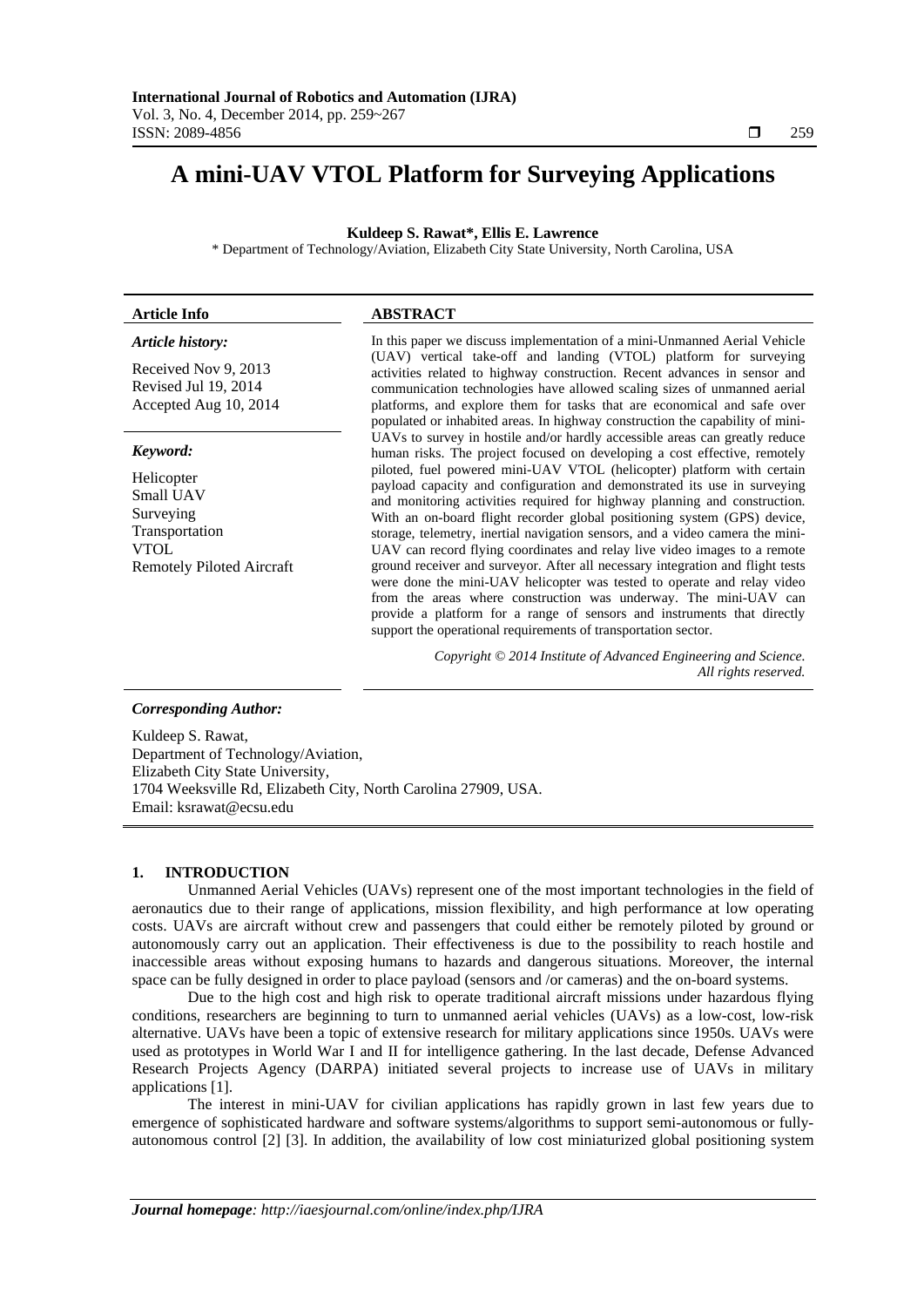(GPS) device, inertial sensors, computational hardware, power plant, airframe materials and other integrated systems has made small UAVs affordable for civilian applications [4].

UAVs can be equipped with a variety of imaging devices including day and night real-time video cameras to capture real-time video; sensors such as digital video, thermal and infrared cameras, hyperspectral sensors, radar, and chemical and biological sensors. With real-time data transfer capabilities to the ground station, UAVs can record necessary information, such as weather, fire and flood information, and relay data to the ground station.

UAV design and manufacturing companies are now working with commercial customers to develop mini and/or small UAVs and associated technologies that are well suited for myriad of civilian applications. These areas include oil and gas survey and monitoring requirements, forestry management, law enforcement, agriculture, traffic monitoring, and insurance underwriting and asset management [5]-[8]. All these application share the common requirement for surveillance capabilities over large areas and/or long timeframes.

Civilian UAVs have already demonstrated potential in a wide variety of applications. In 2005 researchers at the National Oceanographic & Atmospheric Administration (NOAA) flew a 6-ft.-long UAV, known as Aerosonde into the heart of tropical storm Ophelia [6]. Such flights are currently conducted by piloted transport planes at a relatively safe altitude of 10,000 ft. But because a UAV puts no crew at risk, the Aerosonde can be flown a few hundred feet above water, where winds whip at 175 mph and waves can top 60 ft.

UAVs have proven to be ideal for acquiring imagery over dangerous environments such as forest fires, where long endurance missions can monitor situation without risking human flight crews. The U.S. forest service in collaboration with NASA flew a modified Predator B, known as the Altair, over a 40,200 acre fire near Palm Springs, California [8]. The Predator B UAV flew for 16 hours relaying down images that allowed the fire management team to pinpoint the perimeter of a dangerous blaze that killed five firefighters**.**

The law enforcement community has been in forefront of using UAVs in civilian air space, and has successfully reaped its enormous benefits [9]. For law enforcement applications UAVs have proven to be more economical to operate and can cover more territory than manned aircraft**.** The Sacramento Police Department demonstrated their UAV, designed and built in-house to enhance the department's existing airborne technology program [10]. The UAV with video down link communications has given the department an affordable and a quieter alternative to the manned hovering helicopter during incidents.

Extensive research has been conducted in the past few years on deploying mini and/or small unmanned platforms for civilian applications [11]. Researchers have tried experimenting on fixed wing aircraft, helicopter, observation balloons, and satellites. These research projects have proven that UAVs may be employed for a wide range of applications, particularly related transportation operations and planning.

Over the past few years, the mission of roadway transportation agencies has evolved from solely providing roadway infrastructure to focusing on the needs of the traveling public, management and operations, and improved performance of the surface transportation system. This requires collection of precise and accurate information about the state of the traffic and road conditions. Aerial view provides better perspective with the ability to cover a large area and focus resources on the current problems [11]. The Virginia Department of Transportation (VDOT) in collaboration with the National Consortium on Remote Sensing in Transportation (NCRST) to demonstrate the feasibility of an unmanned Airborne Data Acquisition System (ADAS) for real-time traffic surveillance, monitoring traffic incidents and signals, and environmental condition assessment of roadside areas [12].

Widespread deployment of UAVs for transportation applications will require a number of specific issues such as safety, liability, and privacy to be addressed. These issues prompted the U.S. Department of Transportation's Volpe Center to sponsor a conference to develop a roadmap for deploying UAVs in Transportation [13]. The document depicting the roadmap acknowledged that there is a great deal of interest in expanding and demonstrating the use of UAVs. However, the roadmap document, also noted a number of barriers, most of which are institutional. The effort forged a plan to address these barriers to deploying UAVs for transportation applications.

The remaining section highlights UAV research work in the area of transportation conducted at universities such as University of Florida, Georgia-Tech, Ohio State University, and University of Washington.

The University of Florida (UFL) initiated Airborne Traffic Surveillance System (ATSS) project focused on a proof-of-concept UAV project for monitoring remote and rural areas of the state of Florida [14]. The ATSS proof-of-concept project also evaluated the feasibility of the wireless communication systems, as well as switching of the video.

Georgia Tech Research Institute's (GTRI) conducted the Traffic Surveillance Drone project funded by the Georgia Department of Transportation and the Federal Highway Administration's Priority Technology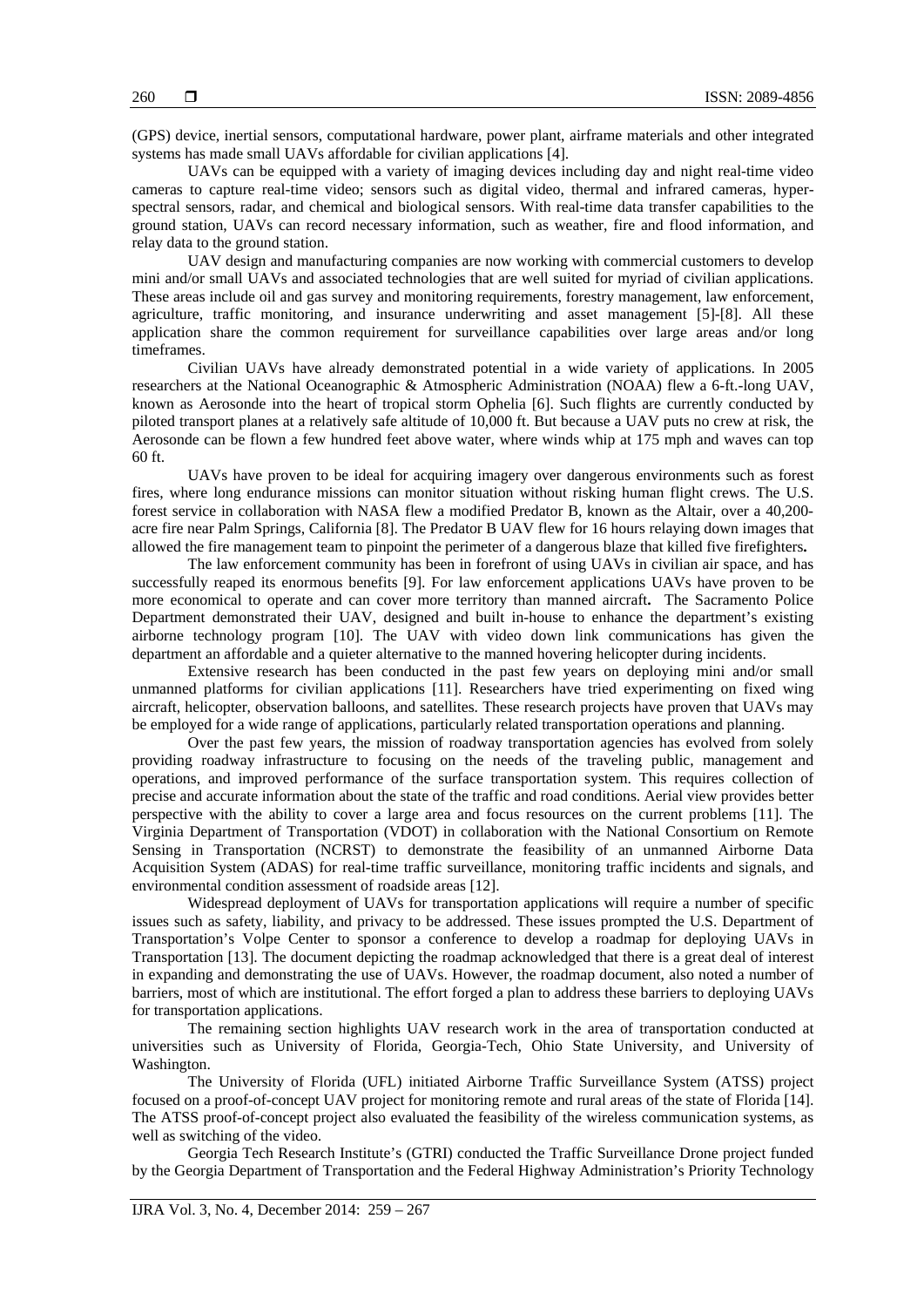Program [15]. The project focused on the development of a generic low-cost vertical take-off and landing (VTOL) UAV testbed that may be used to flight test other research projects such as advanced controllers, fault-tolerance algorithms and autonomous operation algorithms.

The Ohio State University (OSU) in collaboration with the Ohio Department of Transportation (ODOT) performed field experiments on the use of UAVs to collect data about freeway conditions, intersection movement, network paths, and parking lot monitoring. They were using the collected information for space planning and distribution as well as providing quasi real-time information to travelers [16].

The University of Washington (UW) in collaboration with the Washington State Department of Transportation (WSDOT) and the Georgia Tech UAV Research Facility conducted several experiments including the evaluation of UAV use on mountain slopes above state highways to control avalanches or capturing aerial images for data collection and traffic surveillance purposes [17]. The project showed considerable potential for aerial roadway surveillance and avalanche control using UAVs.

In transportation application such as highway construction, the agencies have to survey swamps, land, rivers, streams, mountainous terrains or areas that are not safe for humans to physically survey or monitor. Some private companies have been flying manned aircrafts for commercial usage and survey. However, this approach is costly. Also, the manned aircraft cannot be flown in bad weather, or regions which are potentially unsafe for the operators. A small UAV with necessary sensors and control circuitry is a costeffective and safe alternative to manned aircrafts. In the following section, a remotely piloted mini-UAV helicopter platform specifically developed for surveying applications in highway planning and construction is discussed.

## **2. RESEARCH METHOD**

Whenever highways, roads, dams, retaining walls, bridges or residential structures are to be built, surveyors are required. Surveyors spend a considerable amount of time and effort to make adequate investigation to determine if there are encroachments, gaps, lap pages, or other irregularities along each line surveyed. In highway construction, a successful project requires civil engineers and surveyors to accurately measure distances. The traditional measurement method required transits equipped with lasers and computerrelated technology and chains (tape measure) to measure from point to point that requires a clear line of sight. To obtain this line of sight, trees had to be cut and destroyed which consumed countless of man hours and accuracy was often questioned. A low cost mini-UAV equipped with an advanced flight recorder global positioning system (GPS) can fly above obstacles such as trees, mountains, or water and located points with better accuracy. Often times on a deed, one is provided with such information as so many degrees and minutes in a certain direction. Given this information and the GPS coordinates, one can fly these coordinates with accuracy once the starting point is located.

The preliminary research into small Unmanned Aerial Vehicles (UAVs) at ECSU began as a grant project funded by the North Carolina Department of Transportation (NCDOT) / Federal Highway Administration (FHWA) [18]**.** The goal of this project was to apply UAV technology for surveying applications related to highway planning and construction. The initial focus of the research was to look into UAV as a tool to aid NCDOT/FHWA in specific areas of their work. After looking into some of the projects that NCDOT/FHWA were focused on, it was decided that one central idea should be focused on for the UAV application; in this case land surveying was chosen as the focus point for the research project. UAV-based aerial surveys offer a viable and cost effective alternative for mapping areas too small for traditional manned aircraft. The ability to gather and process data rapidly in a variety of weather conditions makes UAV particularly useful for applications involving cut-and-fill analysis and volumetric survey.

The project team started with studying various UAV platforms that would have the ability to survey land in an efficient manner. This means that the unit would need to be easy to transport and require as little maintenance as possible for day to day use. The UAV would also need to be able to carry the necessary payload for the task and be capable of taking all of its measurements and data recordings while requiring as few operators as possible in order to lower deployment costs. The team looked into high end Radio Controlled (RC) flight vehicles that could be easily adapted for UAV platform. Investigation into RC flight vehicles led to three possible options: Radio Controlled Planes (Fixed-wing), Radio Controlled Blimps (Lighter than aircrafts), and Radio Controlled Helicopters (Rotary-wing). Advantages and limitations of each of these UAV platforms are presented in Table 1.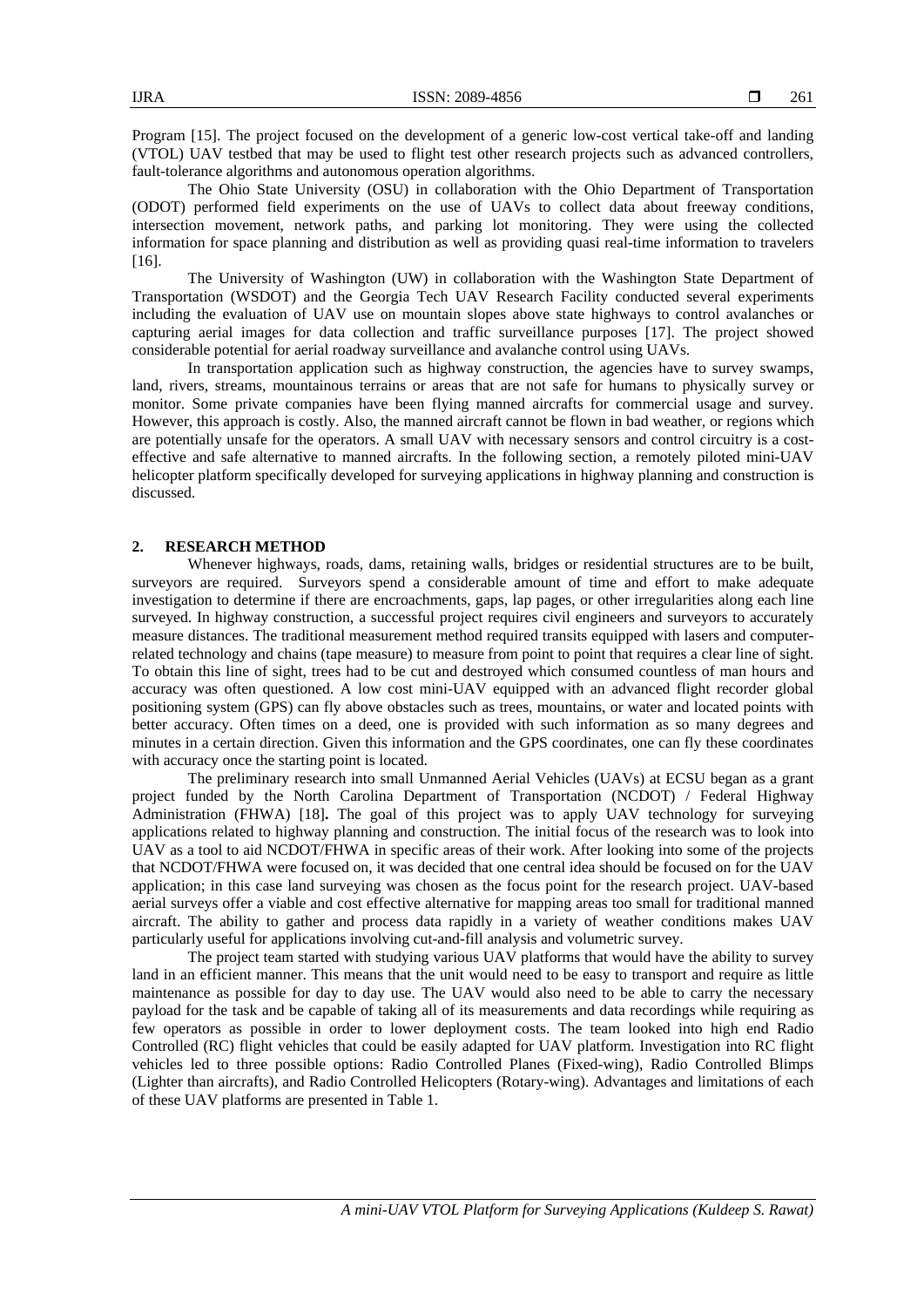| UAV Type                  | Advantages                                                                                                                                                                | Limitations                                                                   |
|---------------------------|---------------------------------------------------------------------------------------------------------------------------------------------------------------------------|-------------------------------------------------------------------------------|
| Planes (fixed-wing)       | <b>Higher Speed</b><br><b>Greater Range</b><br>Easier to control                                                                                                          | Too fast for still imagery and<br>many measurement systems<br>unable to hover |
| Helicopters (rotary-wing) | Vertical Takeoff and Landing (VTOL)<br>Capability<br>Hovering Capability for measurements<br>Decent Payload capability                                                    | Difficulty of control<br>Shorter range                                        |
| Blimps (lighter than air) | Flight time greatly extended<br>Stationary floating ability (offers the<br>same advantage as helicopter hover)<br>A lot less components to replace and<br>harder to crash | High cost<br>Less payload by size                                             |

Table 1. Comparison between different UAV platforms

A careful examination of our application and advantages/disadvantages for each unit discussed above led to selection of UAV helicopter as a suitable platform since payload was so critical and the hovering ability was also desired for some of the aerial imagery that was planned for the project. Once the basic UAV platform was selected, other parameters such as takeoff weight, Rotor blade length, endurance speed, endurance time, weight of fuel, weight of avionics, engine power and weight, airframe weight, and cost were taken into consideration in building a fully operational mini-UAV helicopter platform.

It was decided early on that the mini-UAV platform must be very rugged – a machine that is solid, dependable and reliable. The mini-UAV platform was custom built using a 90-sized model designed for 810 mm main rotor blades (or longer) and powered by the Zenoah G260PUH gas engine with built-in air box and exhaust as shown in Figure 1. This engine was used because it runs smoothly, powerfully, reliably and importantly did not produce any noticeable radio frequency interference. It uses mechanical mixing, where each cyclic and the collective servos perform a single task with push/pull controls. A stacked side-frame structure and single stage gear reduction is used with the tail driven by a crown gear and pinion with a tube drive. The longer main blades were used to increase the payload lift capacity of the mini-UAV platform.



Figure 1. Power plant used on mini-UAV helicopter

The team preferred gas engine even though it is heavier and does not produce as much power per cubic-centimeter as glow engine. The advantage is in the fuel economy, both in gasoline being considerably cheaper than glow fuel and the fuel consumption is about half (or less) than an equal power glow engine. Another feature is the reliability, as gas engines are lightly stressed and so last a very long time, they are easy to use – electronic (CDI) spark plug ignition, requires just pulling the recoil starter, the carburetor includes a diaphragm pump with a priming bulb making for very easy operation. A simple comparison with current high performance .90 glow engines showed the G260PUH produces less power 2.4 PS (2.37 hp) at 12,000 rpm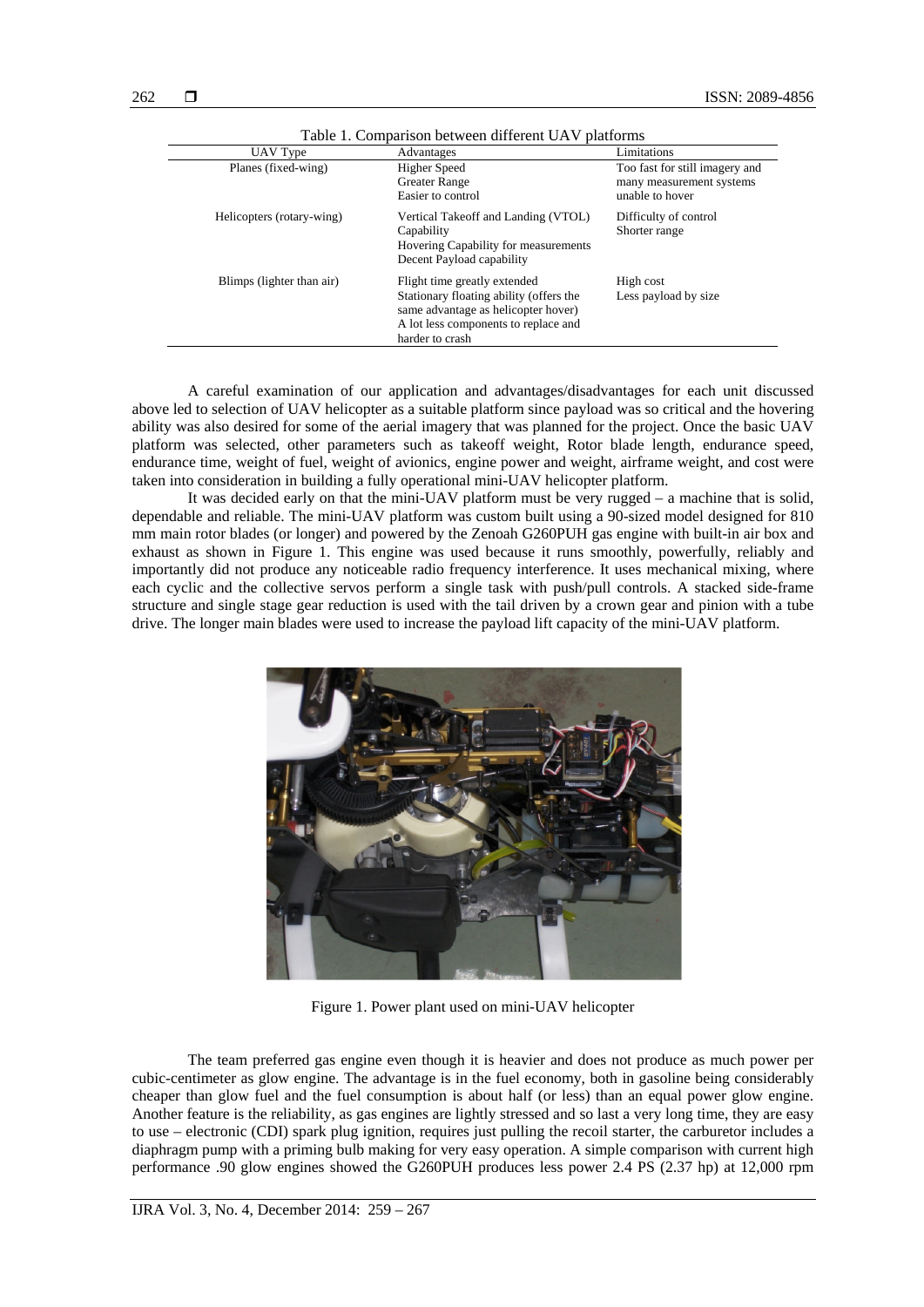versus 3.3 PS at 15,000 rpm, but a similar amount of torque of 220 oz/in torque at 9,000 rpm versus some 240 oz/in at 13,000 rpm.

An assembled open tail gearbox was used to provide wide support for the output shaft. The machined blade grips are supported on dual races and a thrust race, the pitch slider is also ball raced and the pitch links are fully articulated. As shown in Figure 1, a Zimmermann muffler was used as a part of exhaust system to reduce exhaust noise. The large fuel tank was assembled and held in place with a pair of cable ties.

In view of the weight of the mini-UAV (about 5.5 kg/12 lb 2 oz) without blades or fuel, an Arizona Regulator which uses a Fromeco Peerless 2400 mAh 2-cell Lithium-ion supply was used. The Regulator supplies a dual output, a fixed 5.0 V for the gyro and the second feed to the receiver can be adjusted from 4.95 – 6.25 V. It has an output of 17 Watts (28 Watt with forced air flow), which is some 3 amperes continuous and bursts of 4.5 amperes. This gives a 6 V set up to power the Futaba S9204 and S9206 servos and so make the most of their power.

Once the mini-UAV helicopter was installed with the reliable Zenoah G26 engine, and 800 mm carbon fiber blades, the RF camera system was mounted on the front. Putting the camera equipment on the front keeps from having to utilize a tall landing gear and the inherent problems associated with it. A front mounted camera also allows a clear 270-degree field of view and keeps the mini-UAV helicopter balanced.

The payload capacity enabled the mini-UAV helicopter to carry a video camera for the purpose of remote surveillance/monitoring, a transmitter to relay the video data, an advanced flight recorder with antenna and built-in GPS, and a battery pack as shown in Figure 2.



Figure 2. Mini-UAV payload (flight recorder, wireless video camera/transmitter, battery pack)

The mini-UAV helicopter was built with following technical specifications: Weight: 12 pounds 2oz without fuel or main blades

- 
- Overall Length: 58 inches, 90-sized model
- Power plant: Zenoah G260PUH90 gasoline engine capable of 2.37 hp @ 12000 rpm, and a torque of 220 oz-in at 9000 rpm
- Futuba GV-1 rotor speed governor, GY401 heading hold gyro, S9254 and S9202 servos
- Main Rotor: Custom made 810 mm carbon fiber blades
- Dual Hydrimax 6V NiMH battery packs 2000 mAh each
- Maximum payload of about 15 pounds

The mini-UAV helicopter was programmed to operate with a Futaba 9CHP 9-channel radio connected electronically using the Heli-Chair flight console setup. The complete mini-UAV helicopter platform (without canopy) depicting internal components and payload is shown in Figure 3.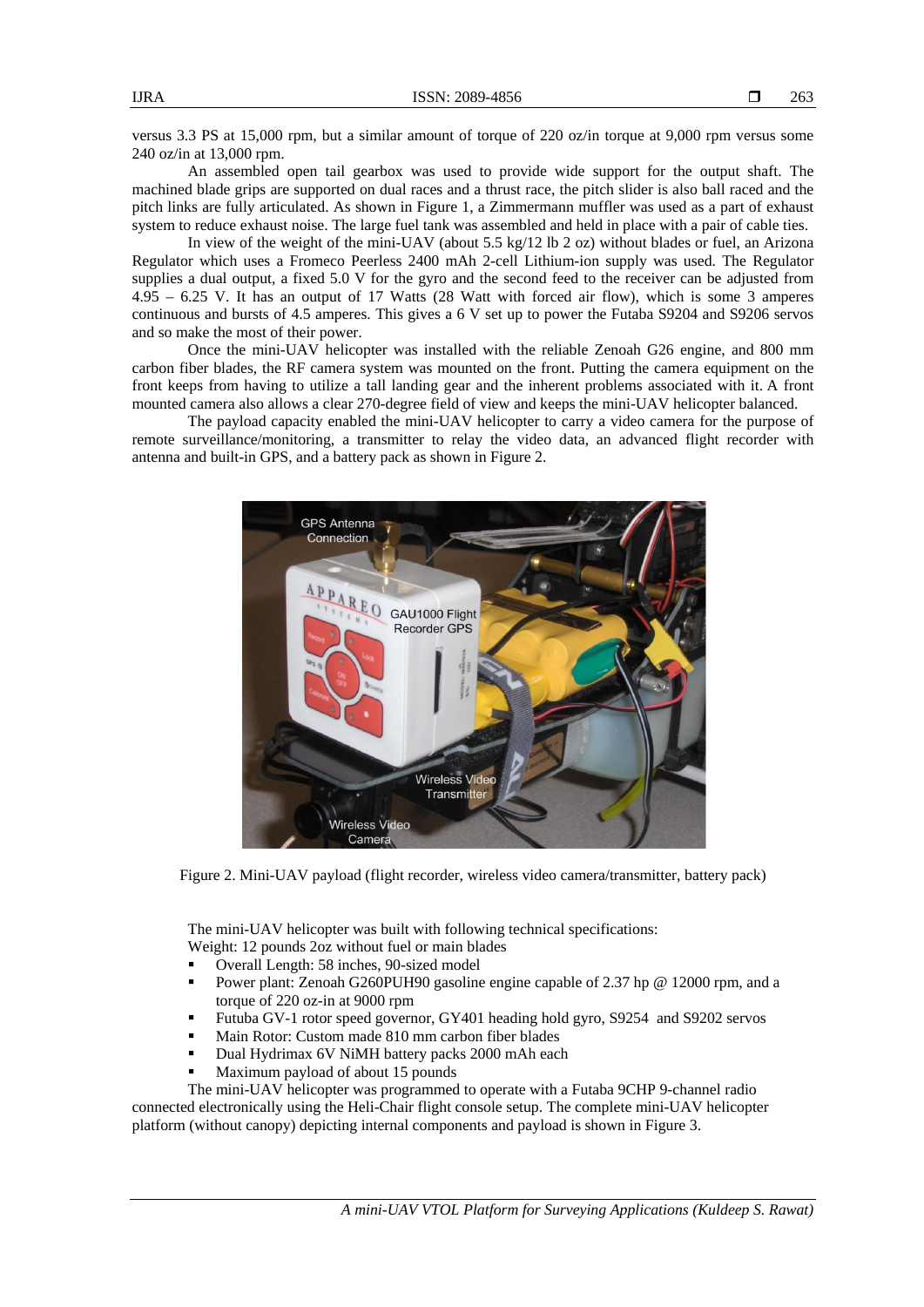

Figure 3. Mini-UAV helicopter platform

# **3. RESULTS AND DISCUSSION**

The mini-UAV was powered by two 6V battery packs, 2000mAh each, that are in parallel. One hour is the maximum endurance of the electrical system. For this mini-UAV helicopter configured with a heading hold gyro and governor (GV-1), the electrical system draws approximately 3 amperes during flight.

The ground station is shown in Figure 4. The ground station consisted of a low power, light weight, 5.8 GHz frequency receiver with a range of up to 1 mile and a virtual reality headset. The headset enables first person view (FPV) for remotely piloted flight. By wearing virtual reality (VR) goggles, the surveyor or the remote 'pilot' can see what the camera mounted on the mini-UAV sees. This FPV flying experience not only facilitates observing the land terrain, but also helps in controlling the mini-UAV remotely during flight.



Figure 4. Ground station receiver and headset

Professional RC pilots were invited for piloting and training personnel to pilot the UAV helicopter. The test pilots assisted the UAV team in gathering area surveying data and imagery for this project. Figure 5, shows the mini-UAV helicopter in flight at a construction site.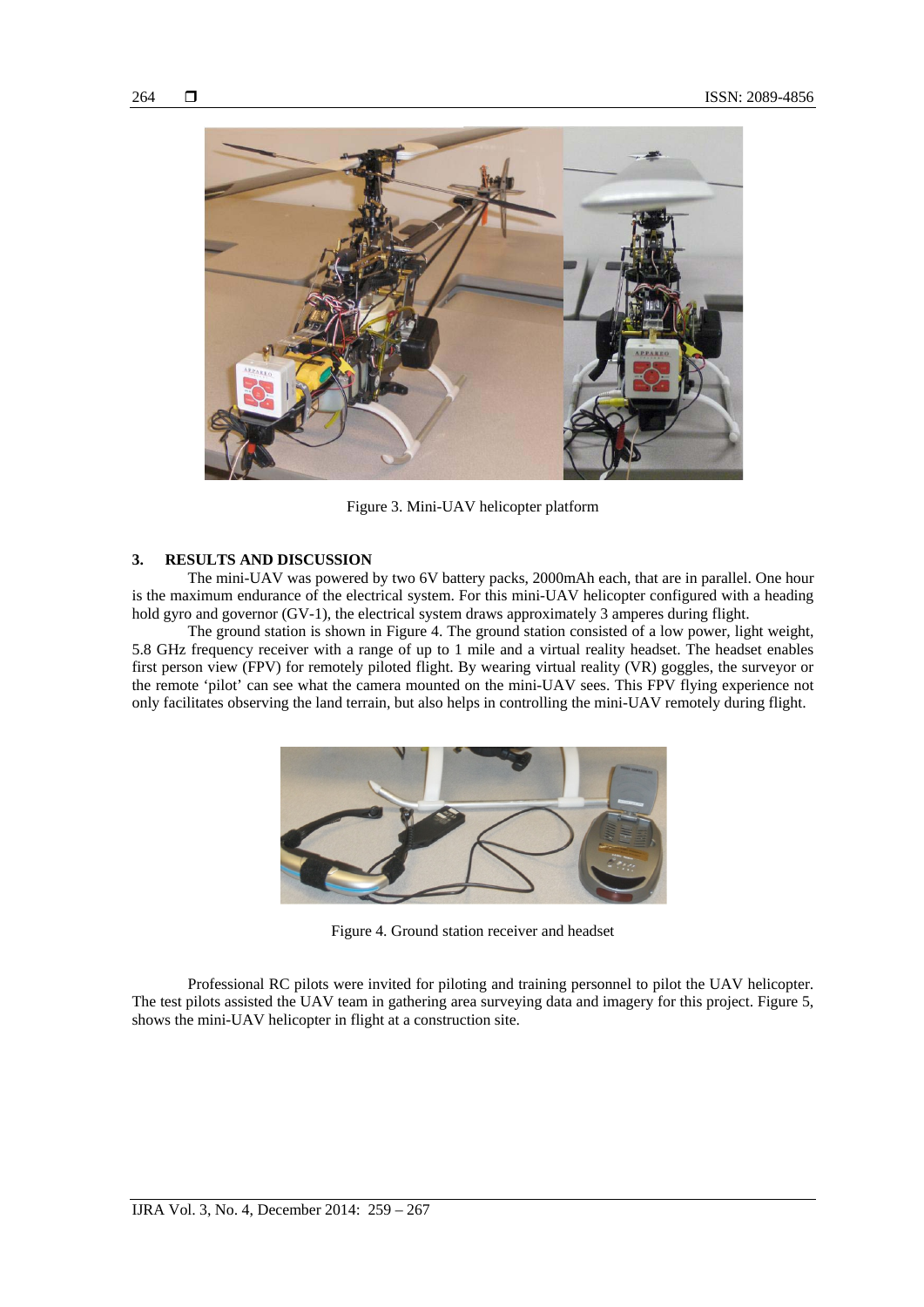

Figure 5. Mini-UAV helicopter during test flight around construction site

During test flights, the mini-UAV was able to hover about 30 minutes to complete fuel exhaustion. It was capable of lifting 15lbs dead load, and could instead carry 10 pounds payload, 5 pounds extra fuel in a heavily loaded condition, extending flight times to beyond 1 hour. Because the helicopter weighs 13lbs, when carrying 15 lbs extra, the fuel consumption could double because the power required would double. This is in a hover, if the UAV is in forward flight, the amount of power required decreases a great deal due to translational lift.

The GAU 1000 flight recorder GPS mounted on the mini-UAV helicopter records altitude, air and ground speed, pitch, roll, yaw, latitude and longitude coordinates, flight times, and trip distances. Once the mini-UAV helicopter was operated over the land area used during flight testing, the recorded data was transferred to a lab computer loaded with Flight Evaluator software. The Flight Evaluator software allowed for satellite imagery lay over showing the terrain the unit flew over and can also be used for area calculations by using the longitude and latitude coordinates. The screen shot from the Flight Evaluator software is shown in Figure 6.



Figure 6. Flight evaluator software depicting satellite image lay over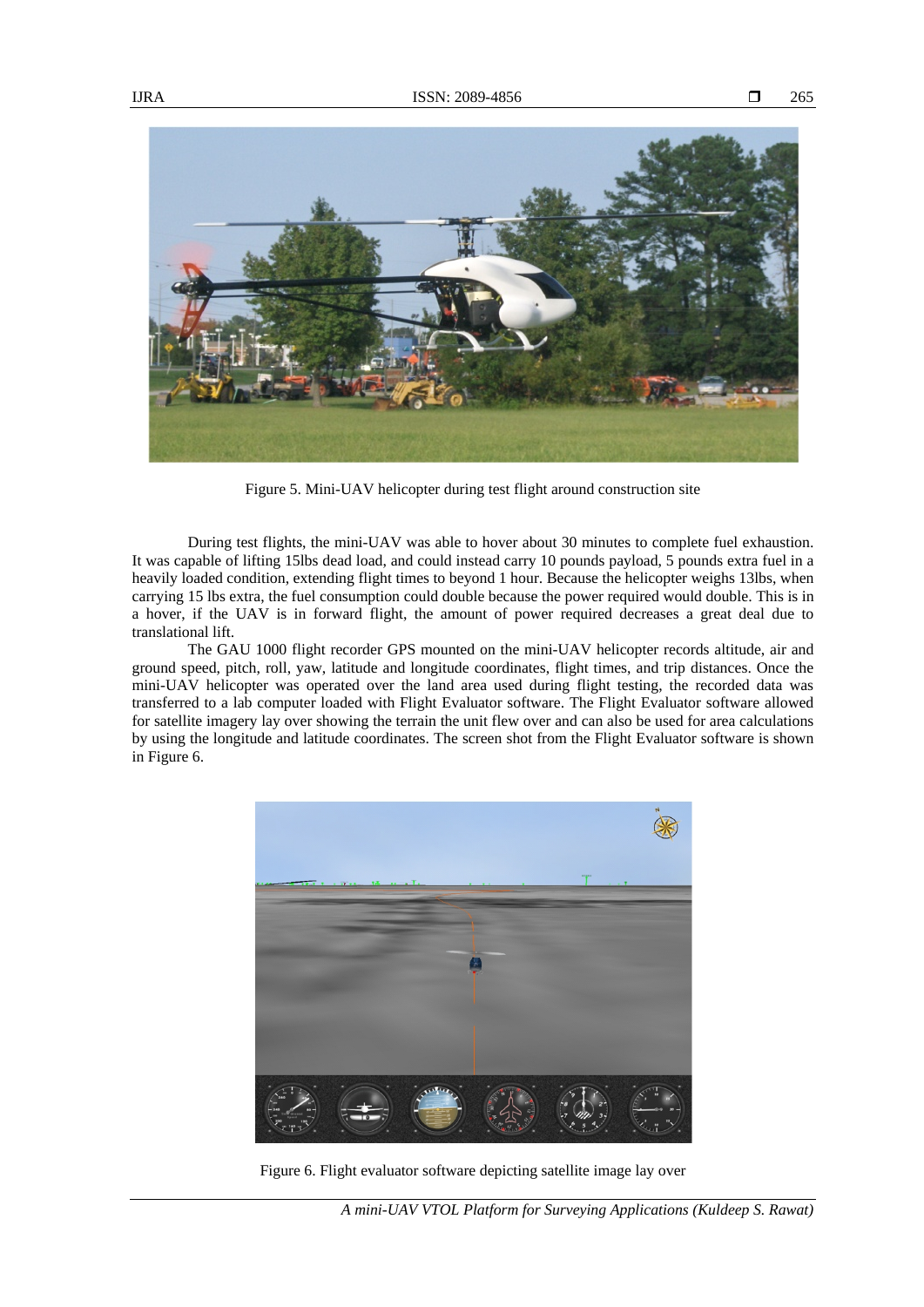Some of the implementation challenges the project team had to tackle during the project were in the area of aerodynamics, propulsion, flight control and sensing, telemetry, and transmitted data quality. All these challenges were further influenced by the ground-based systems needed to operate the UAV. But after all necessary integration and flight tests were done the mini-UAV evolved into ever more capable platform that will be economical to operate and will fly safely over populated and inhabited areas.

Furthermore, the mini-UAV helicopter could also be used to take high-resolution pictures of highways to inventory their features and conditions at a very low cost and in short time. These pictures could be sent to improve the geographic information systems (GIS) databases with photos of ongoing and recent highway construction, structures, and maintenance issues.

- The final mini-UAV helicopter platform tests demonstrated:
- Flight Duration: 30 minutes (fuel limitation), 1-hour (battery life)
- Capable of first person monitoring/recording and GPS data recording
- Flight Team: Two members; the pilot and second person to monitor flight information

# **4. CONCLUSION**

The implementation of a mini-Unmanned Aerial Vehicle (UAV) vertical takeoff and landing (VTOL) platform for surveying activities related to highway planning and construction is seen as a worthwhile endeavor when we consider the sophisticated sensors, computing hardware and software, and communication technology available today. In this paper, development of mini UAV helicopter platform that can be used for surveying areas for highway construction or other transportation related projects was discussed. The mini-UAVs offer a solution to surveying problem because they can operate safely at altitudes below full-size air traffic and their size, speed, and weight poses a much smaller threat to the public. Traditional method of land surveying for highway construction are time consuming, requires cutting of trees for clear line of sight, and has questionable accuracy. In addition, performing surveys in hostile and/or hardly accessible areas can increase human risks. A low cost mini-UAV with on-board image and video capturing capability and a flight recorder GPS can greatly improve the surveying procedure for highway construction. The project involved studying various UAV platforms and custom building a low cost mini-UAV with an onboard flight data recorder and video capturing capability. The mini-UAV can be applied for not only surveying applications required for highway construction but also for other transportation applications where manned aircrafts are expensive and infeasible to operate.

# **ACKNOWLEDGEMENTS**

We would like to acknowledge FHWA/NCDOT for funding support and our undergraduate research interns, George Riddick and Raynard Wright, who assisted in implementation of this project.

#### **REFERENCES**

- [1] DoD. Unmanned Systems Integrated Roadmap FY 2009-2034, April 2008.
- [2] Vargas-Clara A, Redkar S. Dynamics and Control of a Stop Rotor Unmanned Aerial Vehicle, *International Journal of Electrical and Computer Engineering (IJECE),* 2013; 2(5): 597-608.
- [3] Yanhui G, Qiangui X, Shousong H, Xiao J. Flight Control System Simulation Platform for UAV Based on Integrating Simulink With Stateflow, *TELKOMNIKA Indonesian Journal of Electrical Engineering*, 2012; 10(5): 985-999.
- [4] Frederick-Recascino C. New Uses for UAVs, *Strata Report on Research*, Embry-Riddle Aeronautical University, 2006.
- [5] Watts AC, Ambrosia VG, Hinkley EA. Unmanned Aircraft Systems in Remote Sensing and Scientific Research: Classification and Considerations of Use, *Remote Sensing,* 2012; 4: 1671-1692.
- [6] Cox TH, Nagy CJ, Skoog MA, Somers MA. Civil UAV Capability Assessment, *NASA Report*, Dec 2004.
- [7] Wise J. Civilian UAVs: No Pilot, No Problem, *Popular Mechanics,* Oct 2009.
- [8] Rango A et al. Using Unmanned Vehicles for Rangelands: Current Applications and Future Potentials," *Environmental Practice*, 2006; 8: 159-169.
- [9] Wyllie D. Police UAVs Nearly Limitless Potential, *PoliceOne*, May 2012.
- [10] McKay J. Sacramento Police Unmanned Aerial Vehicle Program Gaining Altitude, *Government Technology Magazine*, Sept 2007.
- [11] Puri A. et al. *Statistical Profile Generation for Traffic Monitoring Using Real-time UAV based Video Data,* in Proceedings of Mediterranean Conference on Control & Automation, Athens, Greece, 2007.
- [12] Carroll EA, Rathbone DB. *Using an Unmanned Airborne Data Acquisition System (ADAS) for Traffic Surveillance, Monitoring, and Management,* ASME 2002 International Mechanical Engineering Congress and Exposition